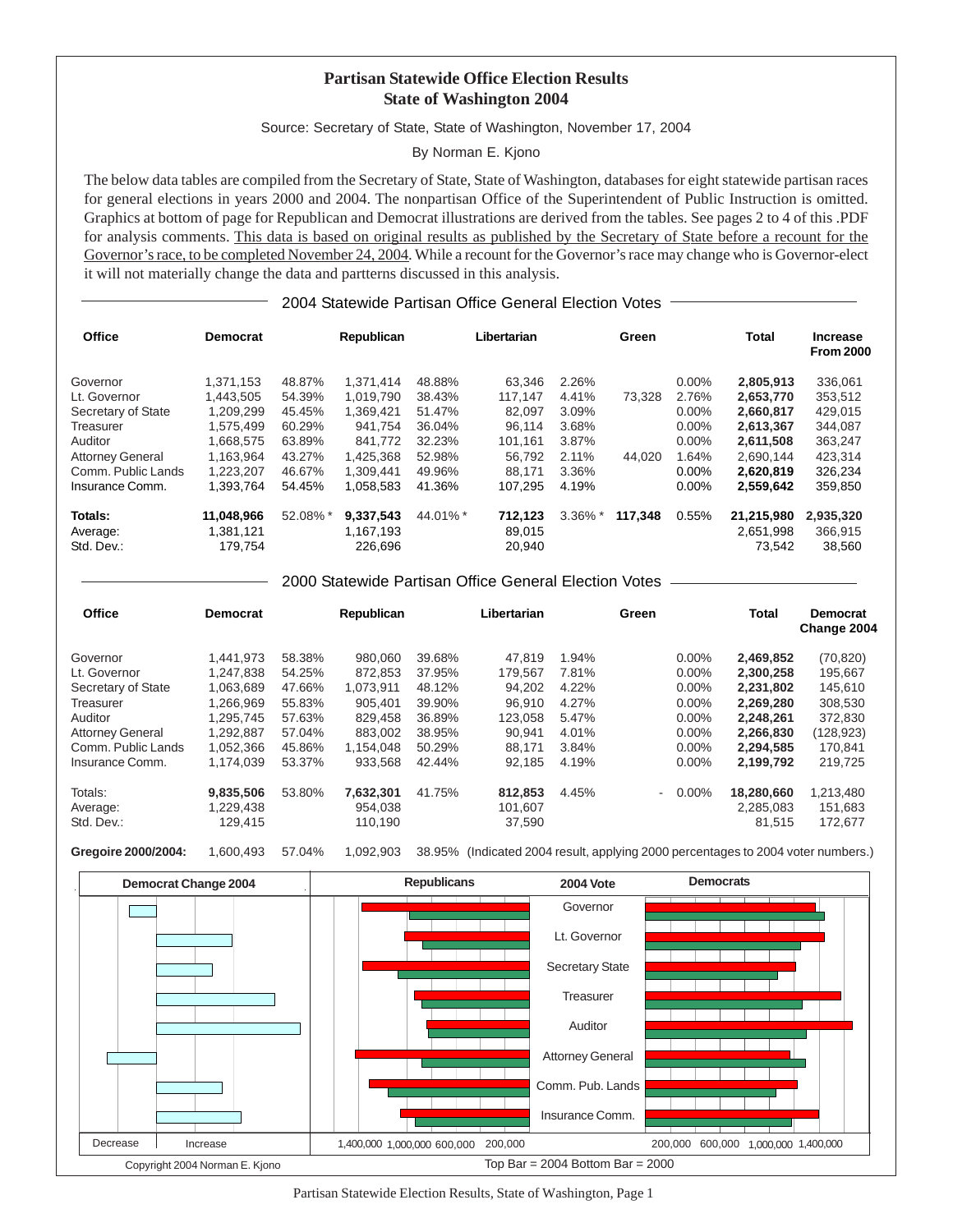## **Washington 2004 Statewide Office Election Overview**

### *Election Data Overview*

336,061 more votes were cast for Governor in 2004 than in 2000. On average, 366,915 more Washington citizens voted for statewide offices in 2004 than in 2000, a 16 percent increase. Part of that increase may be due to population growth, however it also appears that there was greater public interest in voting this year, too. The Secretary of State reports an 82 percent turnout of registered voters. This election produced the closest race for Governor in the history of the state, with Republican Dino Rossi winning (before the recount for Governor) over Democrat Christine O. Gregoire by a molecule-thin edge of 261 votes, 2,805,913 being cast for that office.

Of the total votes cast for eight statewide offices 52.08 percent were for Democrats, 44.01 percent for Republicans, and 3.36 percent Libertarian. Democrats percent of the voted *declined* from 53.80 in 2000, Republicans *increased* from 41.75 in the past Gubernatorial general election year, and Libertarian's share *reduced* from 4.45. Those figures represent a decline of -1.72 for Democrats, an increase of +2.26 for Republicans, and a reduction of -1.09 for Libertarians.

The number of votes and election turnout increased substantially this year. The standard deviation (a measure of variance) of the number of votes for a particular party in each statewide race sharply rose. For example, in the 2000 election 7,632,301 individual votes were cast for Republicans in eight statewide races with a standard deviation of 110,190. Persons voting Republican for specific offices varied plus or minus about 110,000 votes around an average of 954,038 votes for each office. The standard deviation for Democrats in 2000 was 129,415. The variance of votes for Republicans doubled to 226,696 in 2004, perhaps indicating more crossover votes from Democrats in races such as Governor. Democrats experienced about a 40 percent increase in standard deviation to 179,754 this year.

In a perfect political world we would expect to see neatly defined party lines with Republicans and Democrats voting their party's candidates and producing small standard deviations. In contrast, 2004 election data show that party lines are increasingly less sacrosanct and voters will support or vote against candidates based on other criteria. That is a healthy sign. It says that candidates' credibility and controversial issues are equally or more important to voters than political party. Voters are increasingly demonstrating their inclination and ability to apply their personal criteria to a vote. Political party leaders would be well advised to seriously consider what those increasing standard deviations portend. A new, expanding and more diverse flexible middle is clearly establishing itself between party lines. The increasing number in that flexible middle shows that voters can and do consider many issues about candidates other than those defined by party bosses and campaign themes. In today's world of Internet access and E-Mail trees a vast amount of relevant information about candidates now flows outside the controlled scope of party planks, agenda promotion, and mainstream media endorsements. The effect of that much broader scope of information is observed through the growth of an new and vibrant flexible middle.

The voting tallies for 2004 Washington elections strongly indicate that voters are candidate and issue sensitive first and party loyal second. The data say that many voters will respond to policy issues and candidate performance or credibility regardless of party affiliation. Voters will consider their perceived interests before political party. Where a candidate or office is not controversial voters tend to vote according to party affiliations, when a candidate has enjoyed positive news or exhibited credible job performance voters increase support for them regardless of party affiliation, and when a candidate has created public controversy or has diminished credibility voters will cross party lines, to strongly move away from them.

#### *Illustrative Races For Office*

For example, we first examine three offices regarding noncontroversial and positive-performance candidates.

Lt. Governor: Few offices are less conspicuous than Lt. Governor. Washington's Lt. Governor, Democrat Brad Owen, has not been publicly controversial and easily won reelection by a Democrat 54.39 to Republican 38.43 margin. Mr. Owen won election by a margin of 54.25 to 37.95 in 2000. The Democrat-Republican vote for that office moved less that one-half of 1 percent in each case from the 2000 election to the 2004 election. The only significant movement in party voting for that office in 2004 was the Libertarian vote, which reduced from 7.81 percent in 2000 to 4.41 percent in 2004. The absence of controversy appears to assure reelection along party lines.

Secretary of State: Republican Sam Reed was elected to office in 2000 by a less than one-half of one percent Democrat-Republican margin (47.66 to 48.22.) In 2004 he enjoyed a substantial increase in voter support, gathering 295,510 more votes and increasing his margin substantially (51.47 to 45.45.) Based on those figures it is clear that he enjoys positive voter ratings and public support. Mr. Reed has been diligent in his work as Secretary of State and has competently managed a controversial new primary election procedure prior to the 2004 vote. Consequently, he enjoyed broad public support in the polls. Credible performance equals increased voter support.

State Auditor: Democrat Brian Sonntag was often in the news in 2004, principally about his audits identifying deficiencies in the Pierce County's City of Tacoma, Washington. Those news reports said to voters that our state auditor was on the job and looking after the interests of taxpayers. Mr. Sonntag gathered 1,668,575 votes for reelection, the largest number of votes in 2004 statewide races. Sonntag increased his margin from 2000's Democrat 57.63 to Republican 36.89, receiving a margin of 63.89 to 32.23 in 2004. Neither a candidate nor a political party could wish for a stronger voter endorsement than that. Positive credible news equals increased voter support.

Controversial agendas and lack of candidate credibility also have a discernible effect on voters' choices in Washington:

Secretary of State: Mr. Reed's Democrat opponent for this office was state representative Laura Ruderman, who wrested her seat from Republican Backlund in 1998 by a 50.9 to 49.09 margin (726 votes.) Ms. Ruderman increased her margin, up 53.73 to 46.26, in 2000. She was last elected in 2002 53.37 to 46.62. Ms. Ruderman has consistently supported controversial anti-tobacco initiatives such as a statewide smoking ban, programs to "denormalize" tobacco use (and to therefore ostracize persons who smoke), opposing legisla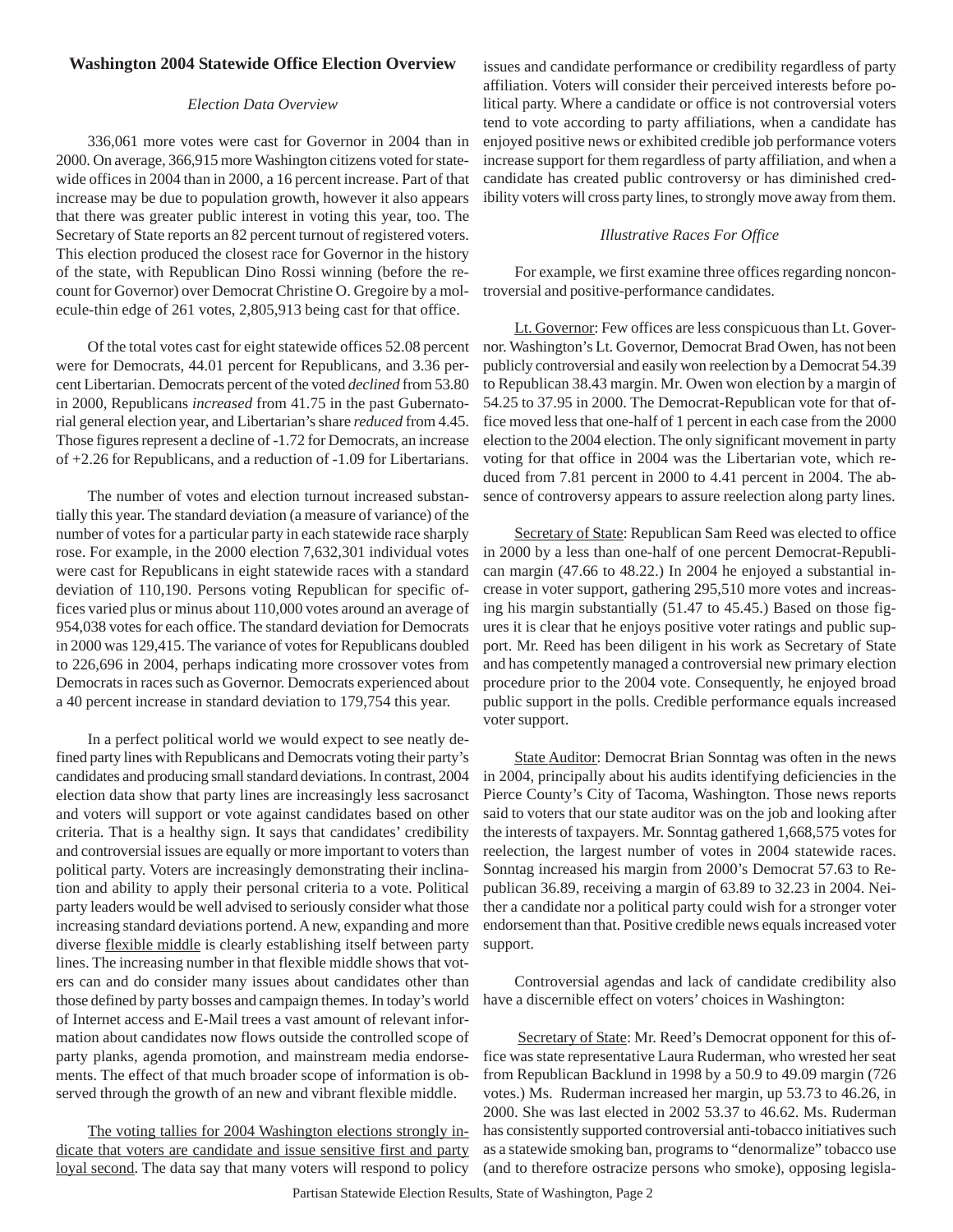tion adverse to pharmaceutical or tobacco control agendas. In Washington tobacco control has been the subject of significant controversy in 2001 (I-773's 60 cents per pack new state taxes) and 2004 (smoking ban in Pierce County and statewide smoking ban Initiative 890, which failed.) Rep. Ruderman's previously-increasing margin leveled off to remain constant in 2002 and she lost the statewide election for Secretary of State by 160,122 votes (margin of Democrat 45.45 to Republican 51.47.) It should be acknowledged that Ms. Ruderman was confronted with a strong incumbent, Sam Reed, and that this was her first statewide election. But considering that Ruderman lost to Reed by a similar vote spread (6.02 percent) as she was reelected in 2002 (6.75 percent ) the point as to controversial special-interest agendas is made: Supporting "Anti-Mentality" programs are a political kiss-of-death and can reverse political fortunes. When citizens vote for a new candidate the implicit assumption is that the status quo will change if that candidate is elected. When, as in Rep. Ruderman's case, it becomes evident that the new representative supports the same special-interest status quo voters respond accordingly, regardless of the office sought or party affiliation.

Attorney General: Democrat and former Washington Insurance Commissioner Deborah Senn ran for this office against Republican Rob McKenna, a Seattle-King County Council member. Christine Gregoire campaigned for Governor as Washington's Attorney General, which is one of two offices occupied by Democrat incumbents that *lost* Democrat votes in 2004. Despite an increase of 423,314 votes for Attorney General Democrats received 70,820 *fewer* votes for that office in 2004 than in 2000. While Ms. Senn was a controversial candidate for Attorney General due to policy decisions she made as Insurance Commissioner, the extent to which special-interest political actions by Attorney General Gregoire may have irreparably raised the bar for other Democrat candidates for that office must be considered. Regardless of the final decision on that subject, a loss of 70,280 Democrat votes for an office that received 423,314 more votes in 2004 is a serious matter. Such performance cannot be credibly attributed exclusively to the current candidate.

Governor: Washington Attorney General, Democrat Christine O. Gregoire, ran for Governor against Republican State Senator Dino Rossi in 2004. Mr. Rossi is the current Governor-Elect by 261 votes, with 2,805,913 cast for that office. A recount is to be completed November 24, 2004. The apparent loss of that race for Governor by Ms. Gregoire, as well as her molecule-thin edge if she wins on recount, should be deeply troubling for Democrats. The last Republican Governor was elected in 1980 and the current two-term Democrat incumbent won reelection in 2000 with a vote of 58.38 percent to Republican's 39.68 percent. Had candidate Gregoire merely held the margin by which she was reelected as Attorney General in 2000 (57.04 to Republican's 38.95) there would not be a recount, she would have decisively beaten Senator Rossi by a vote count of 1,600,493 to 1,092,903. A vote spread of 507,950 votes would have been an impressive win, though merely similar to Governor Locke's victory by 461,913 votes in 2000.

To what do we attribute Christine O. Gregoire's apparent 507,950 vote loss of grace with Washington voters? *A defining variable is that Ms. Gregoire has acted as Attorney General and campaigned as an opportunistic promoter of tobacco control.* Gregoire's campaign advertisements emphasized Washington's \$4.5 billion economic "gift" from the 1998 tobacco Master Settlement Agreement, for which she was a lead negotiator; she publicly supported the smoking ban in Pierce County in a letter to the county health board, saying that her office would not support anyone who opposed that ban; the American Legacy Foundation (created with tobacco settlement funds), which she chaired at the time, provided a \$500,000 grant to support Pierce County enacting its smoking ban; the Robert Wood Johnson Foundation, which members of her tobacco control task force recommended state policy be coordinated with, awarded \$1 million to Washington Breathe to support a statewide smoking ban; and she included in her campaign a plank to expand the Pierce County smoking ban statewide. Christine O. Gregoire is the quintessential stereotype of politicians who apply the blunt instrument of out-ofstate special-interest grant money, coupled with reprehensible campaigns to "denormalize" tobacco use through negative labeling and unfavorable stereotypes of "Target Group" consumers, to impose selfserving mandates on citizens and small business owners. By doing so Gregoire has richly earned the moniker "Christine, Queen of Nicotine." Our current Governor-Elect Rossi stated that he did not believe a statewide smoking ban was necessary and ran a campaign based on his belief that it was "time for a change." Change appears to have been on voter's minds.

Washington voters saw things quite differently than Gregoire, by about 507,000 votes compared to her 2000 election results. Candidate Gregoire finds herself grubbing through ballot bins in King County to find at least 262 votes so she can claim the people's mandate. Perhaps an unemployed hostess from a Pierce County casino recognized how devastating it will be for working folks if Gregoire's anti-tobacco agenda is expanded statewide. Persons who smoke in Washington may have finally become disgusted with anti-tobacco's Junk Science vilification campaigns that stereotype tobacco consumers as killers of their own children and coworkers with secondhand smoke, to "justify" smoking bans. It is also transparent to anyone who purchases a pack of cigarettes today that tobacco control's \$206 billion settlement is funded by picking the pockets of consumers 45 cents at a time, to recycle those revenues through Gregoire's Master Settlement Agreement laundering facility. That reality makes characterization of \$4.5 in tobacco settlement payments to Washington as a "gift" at once false and self-serving, at best. And the possibility exists that responsible taxpayers understood that the statewide smoking ban advocated by Gregoire can lead to new property tax increases because through smoking bans hospitality business revenues migrate from taxpaying non-tribal establishments to taxexempt and smoking-ban-exempt tribal venues.

Several facts present themselves through Christine O. Gregoire's campaign for Governor of the State of Washington:

1. Candidate Gregoire is and has been a nationally prominent and aggressive supporter of tobacco control for several years.

2. In place of a comfortable, several-hundred-thousand vote margin win, similar to the reelection of incumbent Democrat Governor Locke in 2000, Gregoire now finds herself scrounging for a *few hundred* votes to claim victory.

3. The two statewide offices that received *fewer* votes for Democrats in 2004 than in the 2000 election (Attorney General -70,820 votes, and Governor -128,923 votes) are directly, immediately, and personally associated with candidate Gregoire.